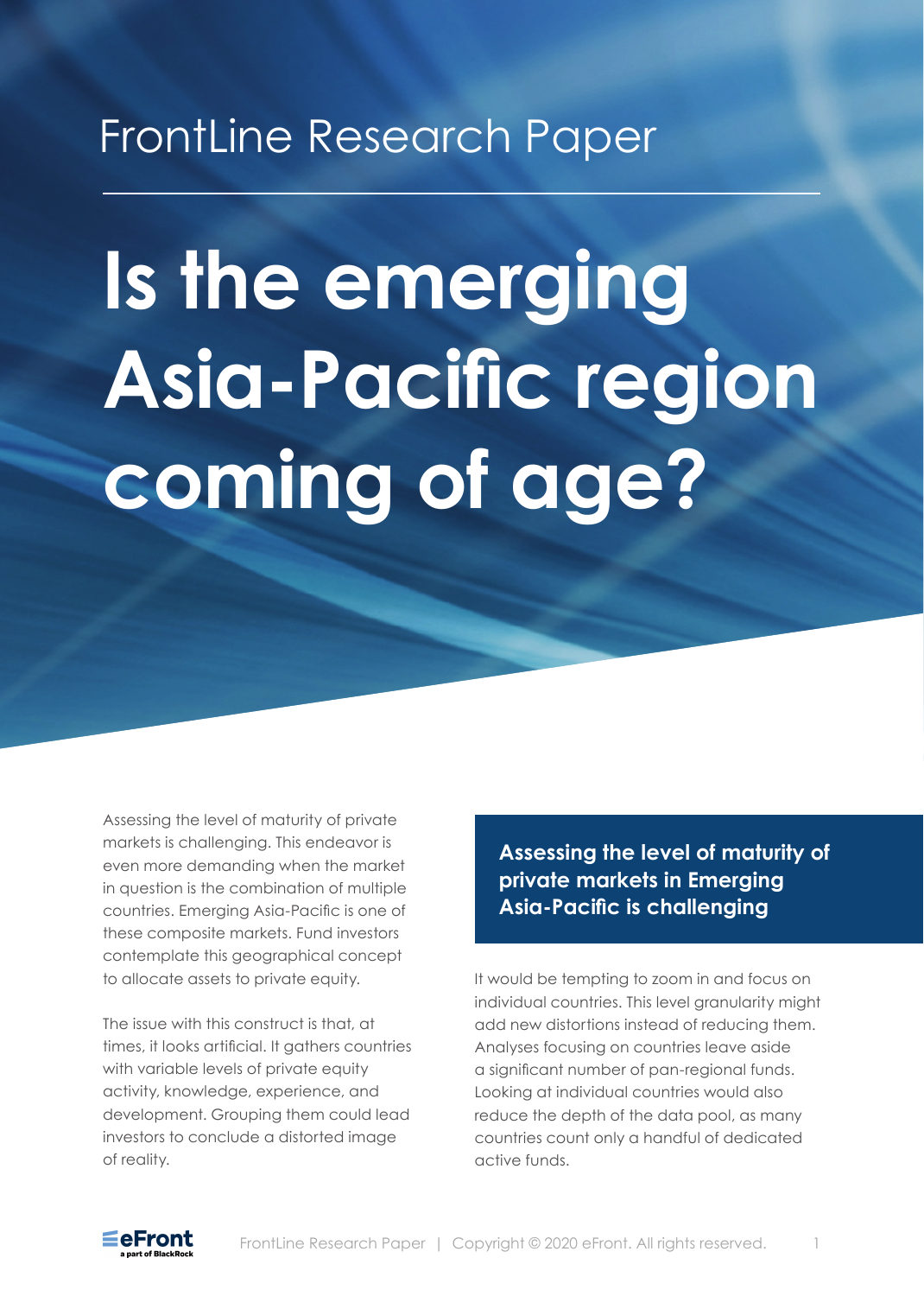Therefore, it makes sense, to a certain extent, to lump together Greater China, India, Indonesia, and Singapore, at least for the time being, in the concept of "Emerging Asia-Pacific". This group of countries will be in the focus of this issue of FrontLine.

**Funds from the region Emerging Asia-Pacific mature slowly**

## Assessing the maturity of a market

The next challenge is to choose the field of analysis. Among private market strategies, private equity comes to mind. It could be tempting to focus on venture capital, but specific analytical distortions might appear. Start-up investing can be overly sensitive to macro-economic events and economic booms and busts. Growth capital represents a significant portion of private equity investments in emerging markets. Transfer of ownership (buy-outs) plays a role as well. Looking at private equity, which combines the three strategies, as a sector of reference might help to avoid analytical distortions, even though the results will be less precise.

This analysis is possible thanks to the highquality eFront Insight's cash-flow data, one of the few sources providing detailed and highquality data on private equity in emerging markets. The currency of reference is the US dollar. Fund values are usually denominated in this currency in the region, and most of the fund investors can use this currency as a working instrument. Further analysis could use local currencies, but this might come with additional distortions and would not provide any meaningful improvement when it comes to analyzing the maturity of a market.

## Defining the instruments of measurement

Measuring the maturity of a market can be elusive. Qualitative elements can be useful but are challenging to analyze systematically. The meaningful approach is to look at the proportion of residual value in the total value of a group of funds. This proportion is the technical maturity of funds. Figure 1 provides a perspective when funds are considered regardless of their size, and Figure 2 provides

a capital-weighted average. The picture does not dramatically change from one to the other, which is good as it means that funds tend to mature reasonably homogeneously.

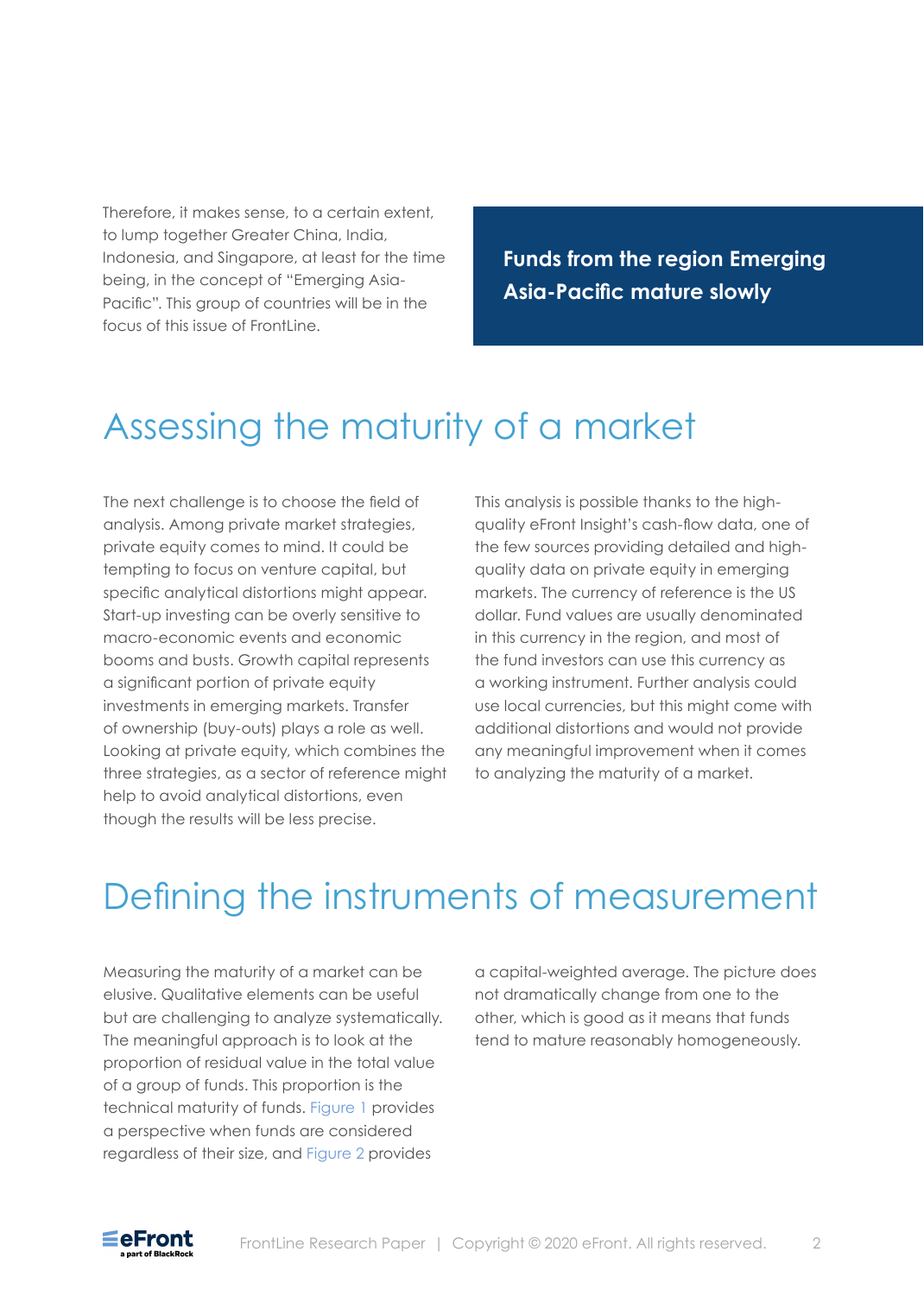

**Fig. 1** – Arithmetic average value of private equity funds from Emerging APAC

Funds from the region Emerging Asia-Pacific seem to mature slowly. The residual value of older funds remains fairly significant: it is above 50 percent for vintage years 2007 and 2008. Distributions are substantial, which means that funds have been able to realize some of their investments. How to interpret these figures?





*Source: eFront Insight, as of Q3, 2019.* 



*Source: eFront Insight, as of Q3, 2019.*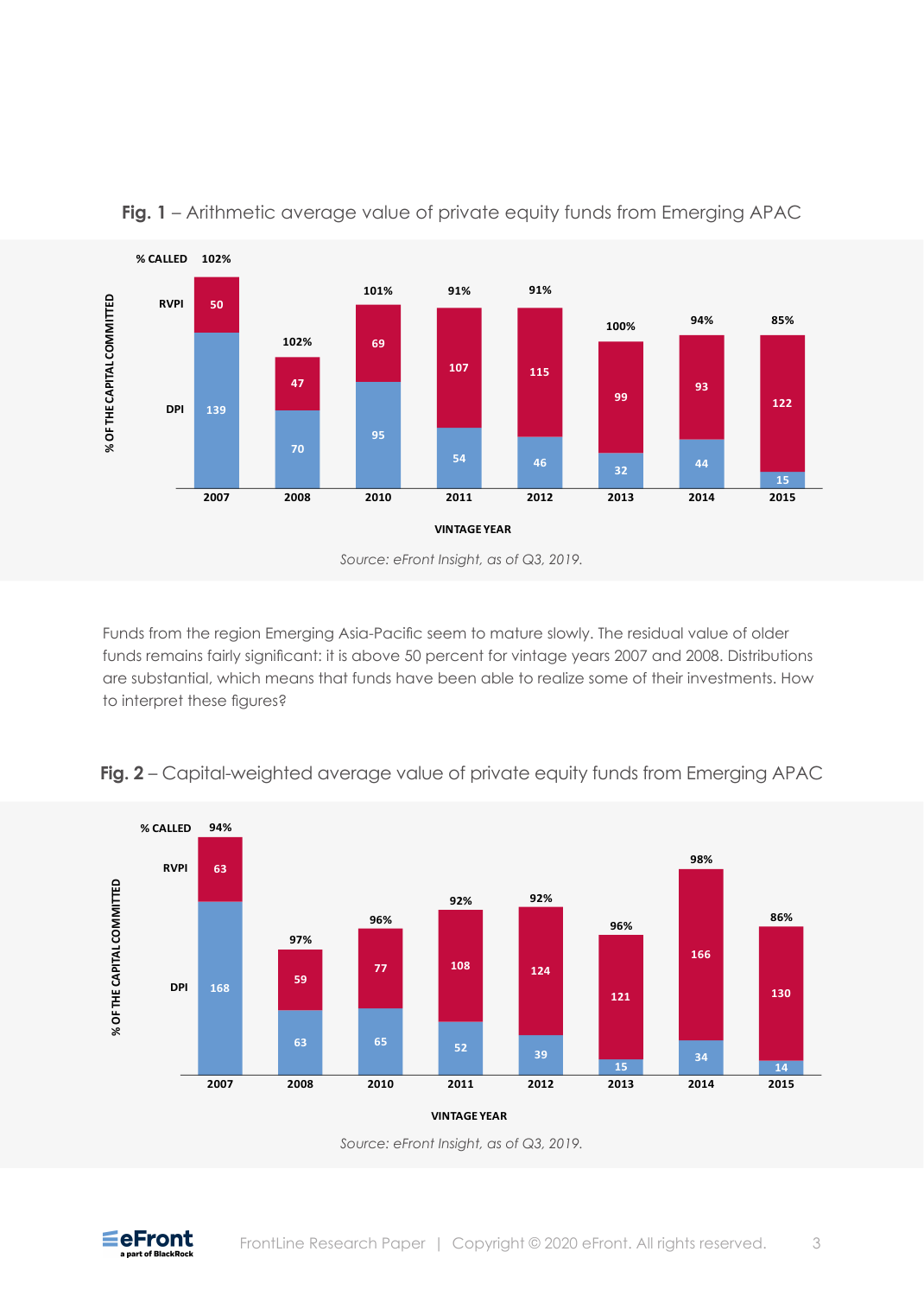A comparison between developed and emerging markets could help. The vintage year 2010 has a DPI of 65 percent, while its RVPI reaches 77 percent in Figure 2. A quick ratio provides a realization rate of 46 percent. Looking at Western markets, defined as Western Europe and North America (Fig. 3), the DPI reaches 113 percent, and the RVPI 70 percent. The realization rate is above 61 percent. Thus, funds from Emerging Asia-Pacific seem to require more time to mature than their Western peers. This could be attributed to a more demanding exit environment, such as higher requirements for local companies to be effectively sold or listed on the stock exchange. Still, such comparisons have to be treated with caution, especially since the time-to-liquidity of LBO funds is shorter than for growth and venture capital funds. As Western markets include a significant proportion of LBO funds, there could be a bias. However, the comparison of Figures 2 and 3 still indicates an accelerated maturity of Western funds or a slower maturity for the ones from Asia-Pacific. This finding could hint at a lower level of maturity of Emerging Asia-Pacific when it comes to private equity. Further analysis is required to go beyond a first impression.



#### **Fig. 3** – Capital-weighted average value of private equity funds from Western markets

*Source: eFront Insight, as of Q3, 2019.* 

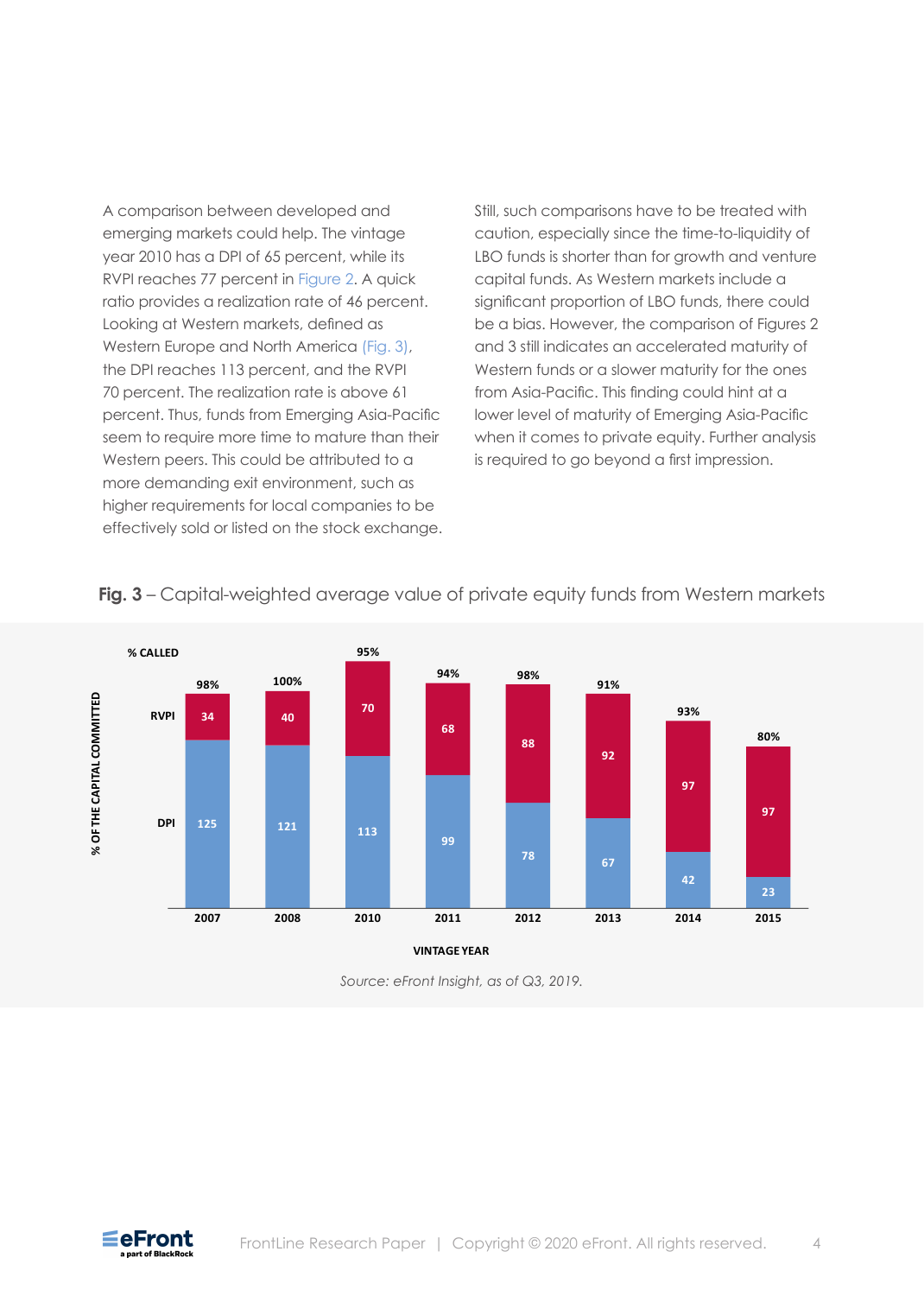## Investigating further

The next option would be to look at the capital calls and distributions of funds from Emerging Asia-Pacific. The maturity of funds is related to the cash profile of funds: as funds mature, they distribute cash. However, a perspective on capital calls and distributions by quarters shed a different light, as it highlights the dynamics of the market and matches the actual perception of fund investors. Therefore, besides the level of maturity of individual vintage years, the actual cash flows of funds provide a perspective that is closer to the heart of fund investors.

Looking at capital calls and distributions for Emerging Asia-Pacific (Fig. 4), a sequence of three periods appear. First, significant capital calls and barely any distribution until 2009. Then, distributions picked up but were systematically inferior to capital calls until

**Private equity funds from the region have matured enough to reach their cruising speed**

2015. It is at that time that capital calls and distributions have managed to balance each other, until now.

The calls and distributions of Western markets form a different picture (Fig. 5). The first episode also lasted until 2009. The second was shorter, until 2012. The third was even shorter until 2014. A fourth episode during which distributions significantly exceeded capital calls appeared after that and continues until now.



**Fig. 4** – Capital calls and distributions of private equity funds from Emerging APAC



*Source: eFront Insight, as of Q3, 2019.*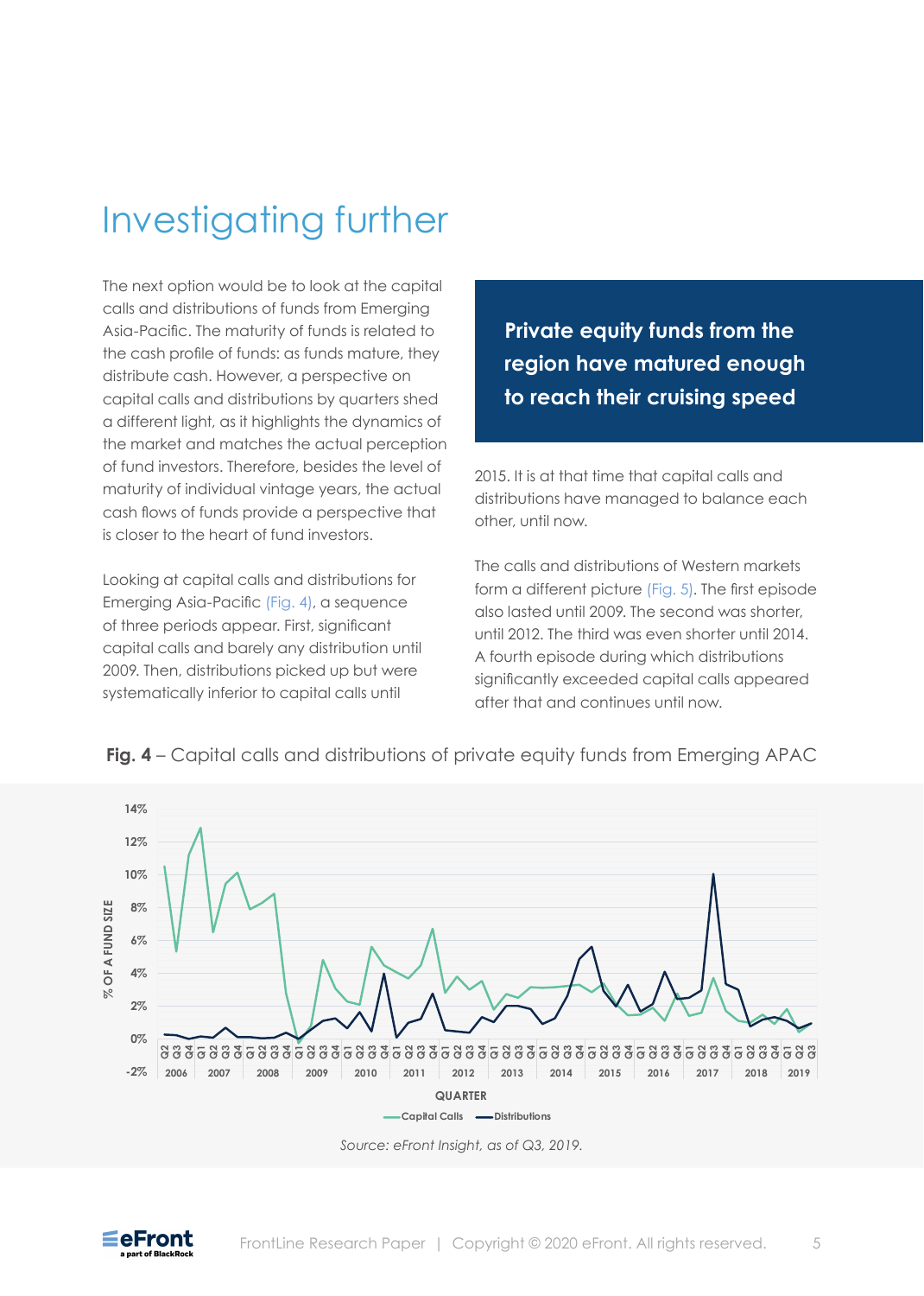

Fig. 5 - Capital calls and distributions of private equity funds from Western markets

*Source: eFront Insight, as of Q3, 2019.* 

The conclusion would be that indeed Emerging Asia-Pacific funds have matured along similar lines than Western funds, but took longer to do so. If private equity funds from the region Emerging Asia-Pacific have grown enough to reach their cruising speed, they have not yet reached the stage where they can land substantial net capital distributions to their investors. In that respect, if Emerging Asia-Pacific funds have matured, they are still one step behind those of developed markets.

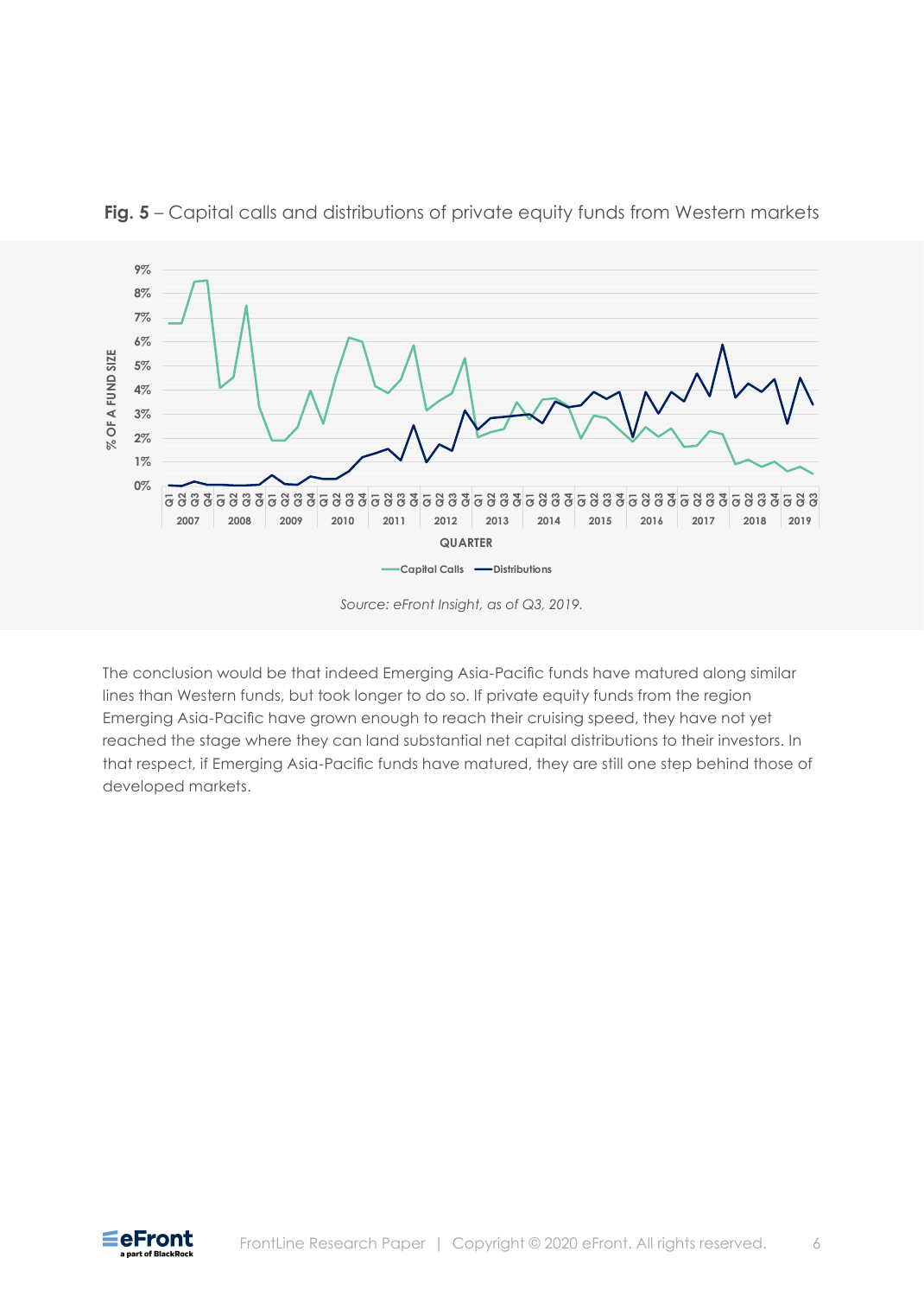## Conclusion

How relevant are these conclusions to fund investors? The maturity of the market of private equity funds in Emerging Asia-Pacific could appear as a distant question when the quest to identify and to get access to top fund managers is so pressing. However, it is still of importance for at least two reasons.

First, many investors are looking at places where they can effectively deploy capital on a net basis, notably to avoid negative interest rates in Europe. Assuming that investors can increase their future commitments, funds of Emerging Asia-Pacific could help them deploy more capital than before. This is not the case in Western markets.

Second, as funds mature more slowly, the capital of investors is put at use for a longer time, which is also positive if investors want to avoid prolonged exposure to cash. The flip side is that this can prove to be more challenging to handle if the exit environment for Emerging Asia-Pacific funds is less favorable in the future, and investors need to collect capital back.

However, distributions from Western funds might help them overcome this issue. This strategy assumes, however, that Western funds continue to be net distributors in the future. There is no indication that this assumption will remain valid and, if so, for how long.

**The region could attract investors wishing to deploy more capital on a net basis**

#### **Note**

The aim of this newsletter is to provide readers with elements of analysis and understanding of the private finance universe, based only on cash-flow data collected by eFront Insight. It does not intend to draw any definitive conclusion, nor judge the performance of fund managers. By providing a guided reasoning, FrontLine hopes to contribute to the overall progress of understanding of the asset class in a short monthly format, with all the limits that this entails.